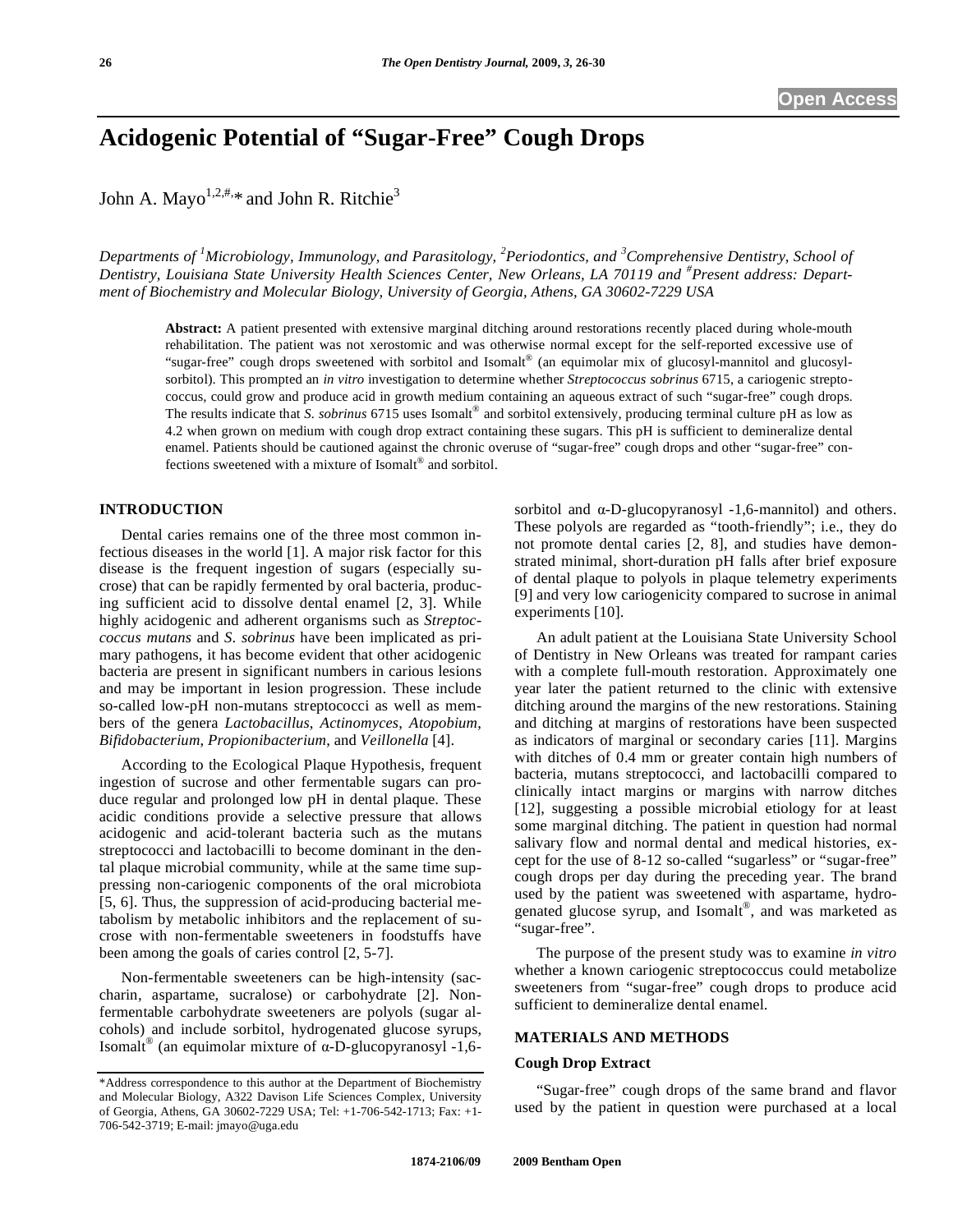pharmacy. The listed sweetening agents included aspartame, hydrogenated glucose syrup, and Isomalt<sup>®</sup>; amounts or concentrations were not given. Other ingredients were menthol, canola oil, FD&C Blue #1 Aluminum Lake, and flavors.

 Cough drops from several packages were unwrapped, pooled, weighed, and dissolved in deionized water. After filtration (Whatman #1) to remove oil, extracts were slightly turbid with a faint blue to blue-green color. In separate preparations, extracts were diluted with deionized water to give concentrations of 280 and 500 mg/ml, based on weight of the unwrapped cough drops. Extracts were stored at - 20°C. Aliquots were thawed and sterilized by membrane filtration immediately before use.

### **Bacteria and Bacterial Growth**

 *Streptococcus sobrinus* 6715, a highly cariogenic strain [13], was obtained from the culture collection of the Department of Microbiology, Immunology, and Parasitology, Louisiana State University Health Sciences Center, New Orleans. Cultures were grown essentially as previously described [14] using a Trypticase peptone medium [15]. Briefly, basal medium was sterilized (autoclave), after which separately sterilized (membrane filtration) growth sugars were added aseptically. Growth sugars included glucose, mannitol, sorbitol, and cough drop extract, with sugar concentrations as indicated in Fig. (**1**) and Tables **1** and **2**. Growth was determined by measuring culture absorbance at 660 nm  $(A<sub>660</sub>)$  and culture terminal pH was determined with a pH meter.

 For growth-terminal pH experiments, cultures (10 ml, 18x150 mm culture tubes) were incubated at 37°C without mixing for 48-72 hours. For pH-controlled growth, a 500 ml culture containing cough drop extract (50 mg/ml) was grown as described [14] for 62 hours at 37°C with gentle stirring. The pH was maintained at 6.5 by periodic addition of 0.2 M KOH using a pH controller (Cole-Parmer). After removal of bacterial cells by centrifugation, the supernatant fluid was sterilized (membrane filtration) and submitted for analysis of residual sugars. A sample of sterile uninoculated growth medium was retained as a control for sugar analysis.

#### **Sugar Analysis**

 Sugar analysis was done by high-pressure liquid chromatography (HPLC) essentially as described [16], using a Dionex HPLC with CarboPac PA10 column (4x250 mm), Dionex ED40-1 pulsed amperometric detector, and 100 mM NaOH as the eluent. Chromatographic standards (glucose, mannitol, sorbitol, and Isomalt<sup>®</sup>) were obtained from Sigma.

# **RESULTS**

# **Growth and Acid Production in Medium Containing Cough Drop Extract (CDE)**

 Growth and terminal pH of *Streptococcus sobrinus* 6715 in medium containing either CDE or other sugars are shown in Fig. (**1**) and Table **1**. Growth and terminal pH as functions of sugar concentration are shown in Fig. (**1**). Growth, measured as final culture turbidity  $(A_{660})$  is shown in Fig.  $(1A)$ ; values are corrected for the scant growth that occurred in medium with no added sugar. The results indicated that *S. sobrinus* 6715 could grow in medium containing CDE as the sugar source, although the biomass yield was less than 20% of that obtained with the preferred substrate glucose.

 Acid production, measured as terminal culture pH, is shown in Fig. (**1B**). Measurements of pH were done on the same cultures for which  $A_{660}$  had been measured in Fig. (**1A**). CDE was shown to be an acidogenic substrate for *S. sobrinus* 6715. Terminal pH decreased as CDE concentration increased, reaching a terminal pH as low as 4.2. Glucose was even more acidogenic, with a low terminal pH of 3.7. Also shown in Fig. (**1B**) are reference lines representing the possible range of the so-called critical pH at which dental



**Fig. (1).** Growth and terminal pH of cultures of *Streptococcus sobrinus* 6715 grown in liquid medium containing varying concentrations of glucose or Cough Drop Extract (CDE). Note dual X-axes above (glucose) and below (CDE) each graph. Fig. (1A): Growth measured as A<sub>660</sub>. Fig. (**1B**): Terminal pH. Also shown in Fig. **1B** are the extreme values for the so-called "critical pH" for the dissolution of dental enamel in oral fluids [17].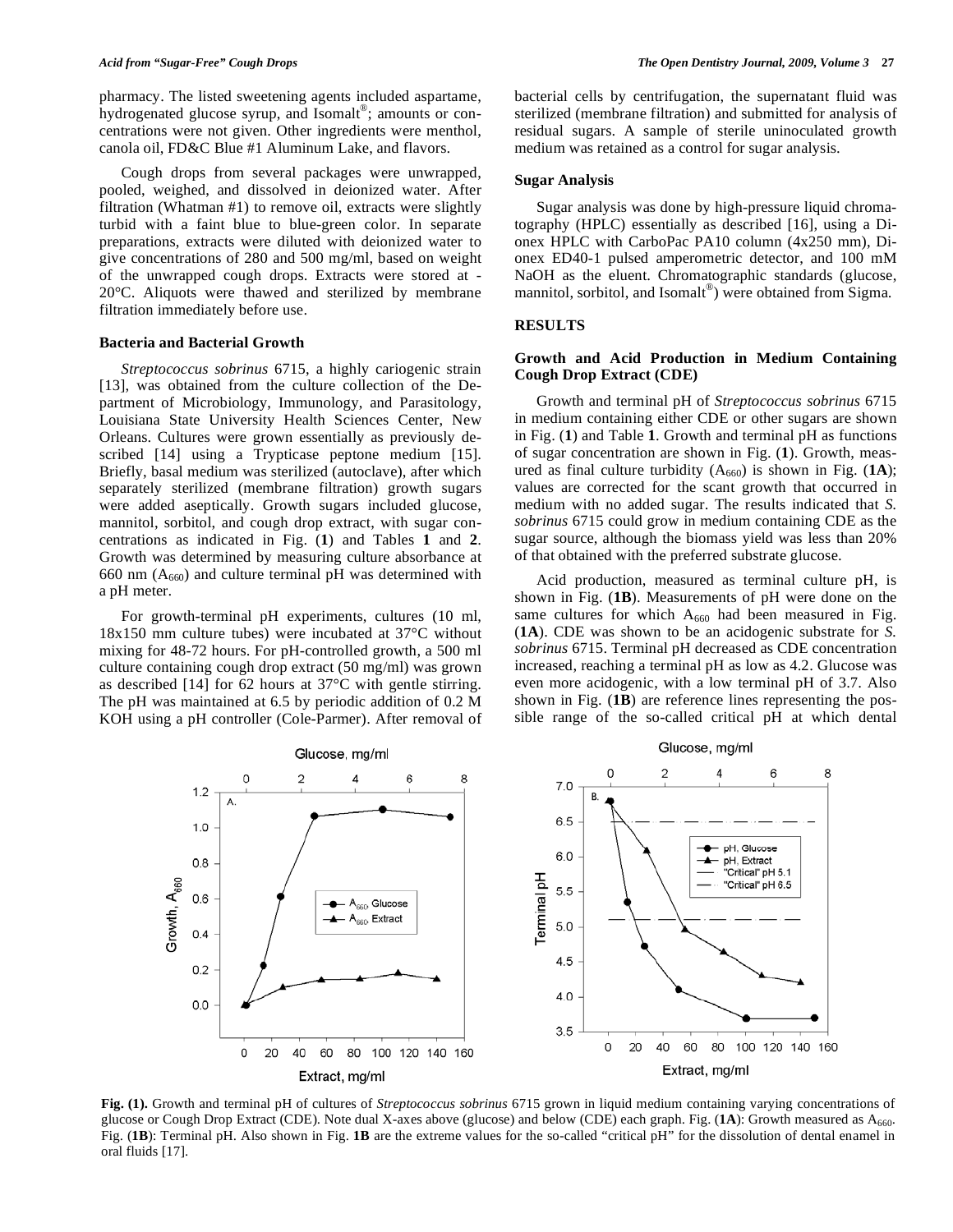enamel could dissolve in dental plaque fluid (pH 5.1) or in saliva with low concentrations of calcium and phosphate ions (pH 6.5) [17].

 Growth and terminal pH of *S. sobrinus* 6715 cultures grown in medium supplemented with CDE or its constituent sugars is shown in Table **1**. Glucose, mannitol, and sorbitol are components of Isomal $t^{\circledast}$ , and sorbitol is the major free constituent of hydrogenated glucose syrup [18]. Aspartame, the remaining sweetener, is not metabolized by bacteria to produce acid [9]. Scant growth and approximately neutral pH were observed in medium with no added sugar, while all other sugars produced both growth and terminal pH at or below that which would dissolve enamel under plaque at a tooth surface. An average cough drop weighed 3.65 grams (data not shown). Thus, 50 mg of CDE per ml of culture corresponded to approximately 1.4% of a single cough drop.

Table 1. Growth and Terminal pH in Cultures of *Streptococcus sobrinus* **6715 Grown in Trypticase Broth Supplemented with Sugars or Cough Drop Extract (CDE)** 

| <b>Sugar</b>      | $A_{660}$ | рH   |
|-------------------|-----------|------|
| None              | 0.27      | 6.79 |
| $CDE$ , 50 mg/ml  | 0.40      | 5.12 |
| Glucose, 4 mg/ml  | 1.31      | 3.90 |
| Mannitol, 4 mg/ml | 0.90      | 4.42 |
| Sorbitol, 4 mg/ml | 0.57      | 4.86 |

# **Analysis of Residual Sugars After Growth of** *S. sobrinus* **6715 in Medium Supplemented with CDE**

 HPLC analysis of sugars in CDE-supplemented medium before and after bacterial growth is shown in Table **2**. Culture pH was maintained at 6.5 to prevent inhibition of growth by low pH, thus amplifying possible use of CDE during growth. Sterile medium contained glucose, sorbitol, and Isomalt®; mannitol was not detected. Spent culture medium after growth contained reduced concentrations of glucose

**Table 2. Concentrations of Isomalt® and Other Sugars in Culture Fluid Before and After pH-Controlled Growth (pH 6.5) of** *Streptococcus sobrinus* **6715** 

| Sugar    | Source                     | <b>Concentration, Moles/Liter</b> |                            |
|----------|----------------------------|-----------------------------------|----------------------------|
|          |                            | <b>Sterile Medium</b>             | <b>Spent Culture Fluid</b> |
| Glucose  | Trypticase<br><b>Broth</b> | 0.022                             | 0.015                      |
| Sorbitol | $CDF*$                     | 0.062                             | None detected              |
| Mannitol | CDE                        | None detected                     | None detected              |
| Isomalt  | CDE                        | 0.119                             | 0.034                      |

\*CDE: Cough drop extract.

and Isomalt<sup>®</sup>; sorbitol and mannitol were not detected. Approximately 71% of Isomalt® was consumed during growth.

# **DISCUSSION**

 Dental caries is one of the most widespread human infectious diseases [1]. A diet high in fermentable sugars, especially sucrose, is regarded as a major risk factor for this disease [2, 3, 19]. Furthermore, according to the Ecological Plaque Hypothesis frequent and prolonged contact of these sugars with dental plaque alters the microbial composition of plaque in favor of bacteria that are both acidogenic and acid tolerant, thus increasing the cariogenic capacity of dental plaque [5, 6]. Therefore a major effort in food technology has been to produce confections and snack foods in which sucrose has been replaced by sweeteners that are metabolized very slowly or not at all by oral bacteria, the goal being to greatly reduce or eliminate acid production by plaque following consumption of such foods [7, 20].

 A number of such sweeteners have been tested and identified as having reduced or low caries risk [9, 21]. Most relevant for this study are the polyols sorbitol, mannitol, and Isomalt<sup>®</sup> (an equimolar mixture of α-D-glucopyranosyl -1,6sorbitol and  $\alpha$ -D-glucopyranosyl  $-1,6$ -mannitol). By *in situ* measurement of plaque pH, these compounds have been shown to produce minimal drop in plaque pH following a single brief oral exposure to the agent [9], and studies with pure cultures of oral bacteria have shown that acid production from these sweeteners is quite slow compared to sucrose or glucose [10, 19]. However, frequent ingestion of sorbitol can lead to increased acid production from dental plaque [22], and "excessive" use of confections containing sorbitol and mannitol can lead to increased levels of mutans streptococci in plaque [23]. Thus it appears that the Ecological Plaque Hypothesis [5, 6] could be invoked in the apparent alteration of dental plaque composition and acidogenicity following frequent and prolonged exposure to at least some slowly metabolized "non-cariogenic" sweeteners.

 The present study was precipitated by the occurrence of extensive marginal ditching in an adult patient with a large number of recent restorations. Marginal ditching may be an indicator of marginal or secondary caries, and the bacterial flora of marginal ditches can be enriched for potentially cariogenic mutans streptococci and lactobacilli [4, 10, 12]. The patient was not xerostomic and had an unremarkable history except for the daily use of 8-12 "sugar-free" cough drops over the period of approximately one year. The cough drops were sweetened with the non-metabolizable agent aspartame as well as hydrogenated glucose syrup and Isomalt®. The major free constituent of hydrogenated glucose syrup is sorbitol [18], and both sorbitol and Isomalt<sup>®</sup> are regarded as low-risk for caries [9]. However it has been pointed out that hard candies (e.g., cough drops) are long lasting in the mouth and thus produce extended exposure time in the oral cavity as the sweeteners are gradually released [2]. According to the Ecological Plaque Hypothesis [5, 6], this frequent and prolonged exposure could select for plaque bacteria able to metabolize sorbitol and Isomalt®.

The component disaccharides of Isomalt® both are  $\alpha$ glucosides and  $\alpha$ -glucosidase activity is widely distributed in oral bacteria [24-27]. In a survey of 210 strains of mutans streptococci, 100% of *S. sobrinus* strains and 91% of *S. mu-*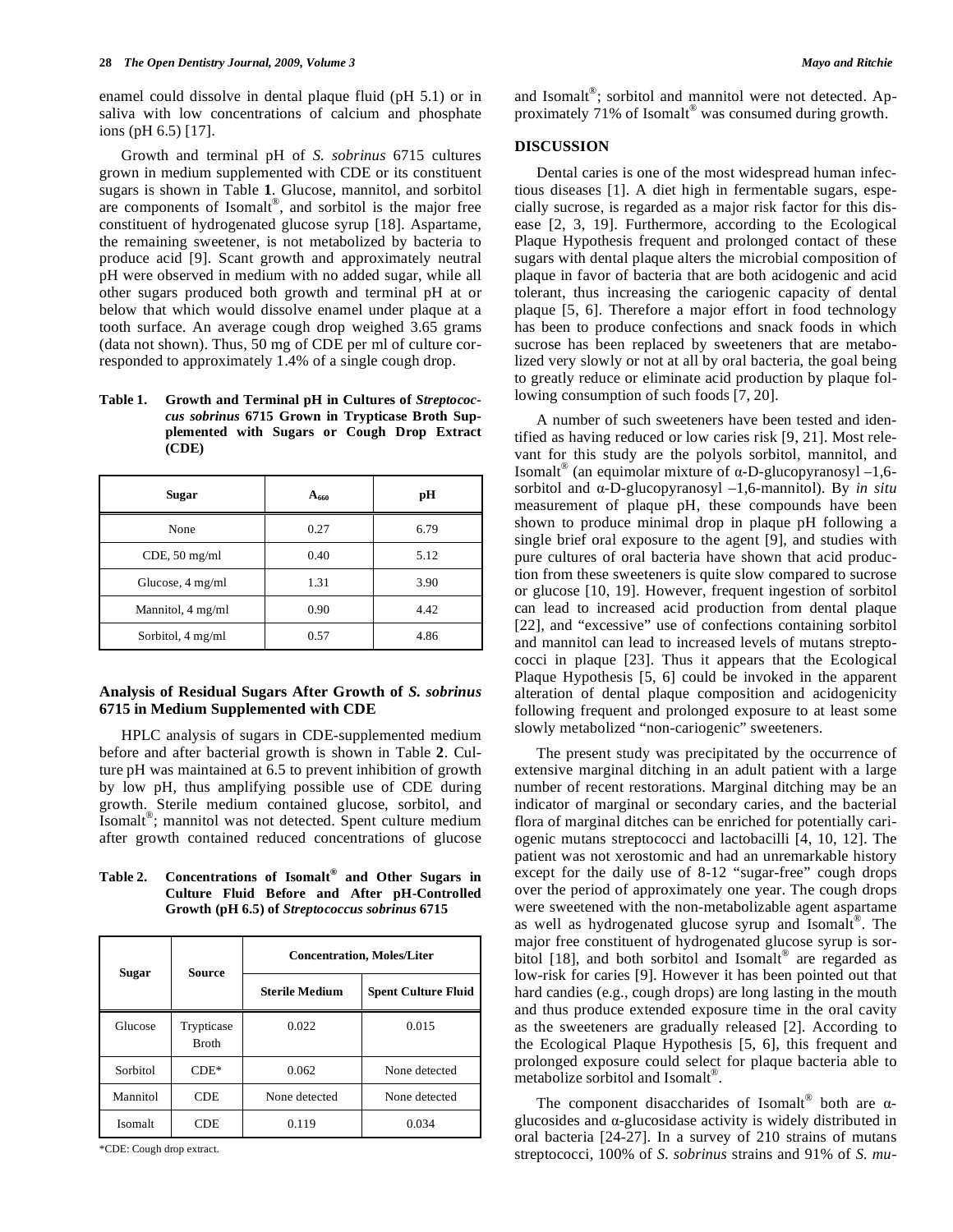*tans* strains were positive for  $\alpha$ -glucosidase activity [24]. Thus it is reasonable to presume that *S. sobrinus* 6715, used in this study, could degrade Isomalt<sup>®</sup> to produce glucose, sorbitol, and mannitol. The data show production of acid from CDE and its constituent sugars (Fig. **1** and Table **1**) and the consumption of Isomalt® during bacterial growth (Table **2**), supporting this contention. Thus, a putative catabolic pathway would begin with  $\alpha$ -glucosidase-mediated cleavage of Isomalt® to produce glucose, mannitol, and sorbitol, which would be further catabolized *via* glycolysis yielding a mixture of lactic, acetic, and formic acids [19, 22]. While mannitol and sorbitol are thought to be catabolized slowly, glucose is a rapidly fermented substrate.

 As shown in Fig. (**1**), CDE is both a growth and an acidogenic substrate for *S. sobrinus* 6715, with a terminal pH of 4.2 in medium containing 140 mg CDE per ml; this corresponds to approximately 3.84% of a single cough drop per ml (data not shown). Table **1** shows that CDE and sugars derived from CDE also are acidogenic with terminal pHs ranging from 5.12 (CDE) to 3.90 (glucose); the concentration of CDE used in this experiment corresponds to approximately 1.37% of a single cough drop per ml.

 Dental decay occurs when dental enamel is dissolved by acids made during bacterial metabolism, and the pH at which this process begins often is described as the "critical" pH. The so-called critical pH in fact does not have a fixed value but is inversely proportional to concentrations of calcium and phosphate in oral fluids, and can range from 6.5 in a person with low salivary phosphate and calcium to as low as 5.1 in the fluid phase of dental plaque [17]. As shown in Fig. (**1**) and Table **1**, i*n vitro* growth of *S. sobrinus* 6715 in medium with CDE can produce culture pH as low as 5.1, even with only 50 mg CDE per ml. Even lower pHs were produced with increased concentrations of CDE (Fig. **1**).

 This study raises a number of questions. Clinical details of tooth damage in affected patients would be valuable. Unfortunately these are not available for the present patient, whose dental records were destroyed and lost when the Louisiana State University School of Dentistry was flooded in the aftermath of Hurricane Katrina. However, there are anecdotal reports of similar tooth damage in other otherwise healthy dental patients who overuse "sugar-free" cough drops (J. Newman, D.M.D., personal communication). It would be interesting to document whether prolonged dietary exposure to Isomalt® would in fact lead to a more acidogenic and acid-tolerant oral microflora as predicted by the Ecological Plaque Hypothesis [5, 6]. However, human and animal trials of excessive use of "sugar-free" cough drops could be both experimentally and ethically problematic. Nevertheless, production of  $\alpha$ -glucosidase activity is widespread in cariogenic oral streptococci [24], and it would be feasible to examine both the ability of these bacteria to grow on and produce acid from Isomalt® and the enzymatic cleavage of  $\overline{I}$ somalt<sup>®</sup> by purified streptococcal  $\alpha$ -glucosidases.

 The clinical picture of our patient and the ability of *S. mutans* 6715 to produce acid from CDE (Fig. **1** and Table **1**) and to consume Isomalt® during growth (Table **2**) are provocative especially when interpreted in light of the Ecological Plaque Hypothesis [5, 6]. It would seem only prudent to counsel dental patients against chronic and excessive overuse of "sugar-free" cough drops, confections, and snack foods sweetened with Isomalt<sup>®</sup> and hydrogenated glucose syrup.

## **ACKNOWLEDGEMENT**

 We thank D. Day, N. Thongwai, and D. Kim for performing HPLC analyses.

# **ABBREVIATION**

 $CDE = Cough drop extract$ 

#### **REFERENCES**

- [1] Anusavice KJ. Dental caries: risk assessment and treatment solutions for an elderly population. Compend Contin Educ Dent 2002; 23(10 Suppl): 12-20.
- [2] Touger-Decker R, van Loveren C. Sugars and dental caries. Am J Clin Nutr 2003; 78(suppl): 881S-92S.
- [3] Paes Leme AF, Koo H, Bellato CM, Bedi G, Cury JA. The role of sucrose in cariogenic dental biofilm formation – new insight. J Dent Res 2006; 85: 878-87.
- [4] Aas JA, Griffen AL, Dardis SR, *et al*. Bacteria of dental caries in primary and permanent teeth in children and young adults. J Clin Microbiol 2008; 46: 1407-17.
- [5] Marsh PD. Microbial ecology of dental plaque and its significance in health and disease. Adv Dent Res 1994; 8: 263-71.
- [6] Marsh PD. Dental plaque as a biofilm and a microbial community implications for health and disease. BMC Oral Health 2006; 6 (Suppl 1): S14
- [7] Grenby TH, Mistry M. Laboratory studies of sweets re-formulated to improve their dental properties. Oral Dis 1996; 2: 32-40.
- [8] Food and Drug Administration. Health claims: Dietary sugar alcohols and dental caries. Fed Reg 1996; 61: 43433-45.
- [9] Imfeld TN. Identification of low caries risk dietary components. Monogr Oral Sci 1983; 11: 1-198.
- [10] van der Hoeven JS. Cariogenicity of disaccharide alcohols in rats. Caries Res 1980; 14: 61-66.
- [11] Kidd EAM, Beighton D. Prediction of secondary caries around tooth-colored restorations: a clinical and microbiological study. J Dent Res 1996; 75: 1942-6.
- [12] Kidd EAM, Joyston-Bechal S, Beighton D. Marginal ditching and staining as a predictor of secondary caries around amalgam restorations: a clinical and microbiological study. J Dent Res 1995; 74: 1206-11.
- [13] Dubroc GC, Mayo JA, Rankine CAN. Reduction of caries and of demineralization around orthodontic brackets: Effect of a fluoridereleasing resin in the rat model. Am J Orthodont Dentofacial Orthoped 1994; 106: 583-7.
- [14] Nelson D, Goldstein JM, Boatright K, *et al*. pH-Regulated secretion of a glyceraldehyde-3-phosphate dehydrogenase from *Streptococcus gordonii* FSS2: purification, characterization, and cloning of the gene encoding this enzyme. J Dent Res 2001; 80: 371-7.
- [15] van Houte J, Saxton CA. Cell wall thickening and intracellular polysaccharide in microorganisms of the dental plaque. Caries Res  $1971: 5: 30-43.$
- [16] Corradini C, Canali G, Cogliandro E, Nicoletti I. Separation of alditols of interest in food products by high-performance anionexchange chromatography with pulsed amperometric detection. J Chromatogr A 1997; 791: 343-9.
- [17] Dawes C. What is the critical pH and why does a tooth dissolve in acid? J Can Dent Assoc 2003; 69: 722-4.
- [18] Rerat A, Giusi-Perier A, Vaissade P. Absorption balances and kinetics of nutrients and bacterial metabolites in conscious pigs after intake of maltose- or maltitol-rich diets. J Anim Sci 1993; 71: 2473-88.
- [19] Navia JM. Carbohydrates and dental health. Am J Clin Nutr 1994; 59(suppl): 719S-27S.
- [20] Edgar WM, Dodds MWJ. The effect of sweeteners on acid production in plaque. Int Dent J 1985; 35: 18-22.
- [21] Matsukubo T, Takazoe I. Sucrose substitutes and their role in caries prevention. Int Dent J 2006; 56: 119-30.
- [22] Birkhed D, Kalfas S, Svensäter G, Edwardsson S. Microbiological aspects of some caloric sugar substitutes. Int Dent J 1985; 35: 9-17.